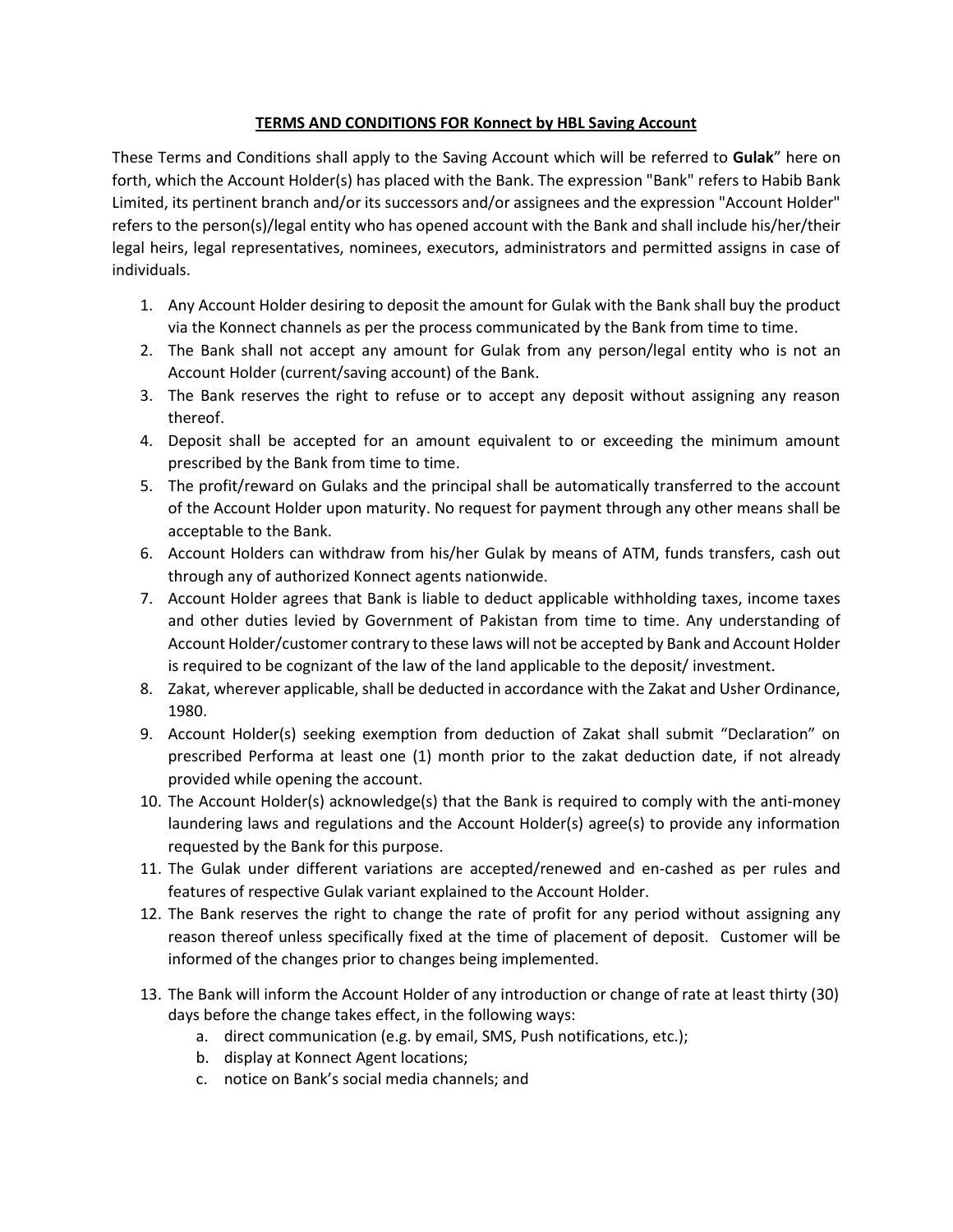- d. notice on Konnect webpage; or by any electronic banking channel used by the Account Holder;
- 14. The profit earned/accrued on Gulaks will be credited at set frequencies as specified in product features.
- 15. In the event of premature encashment, the principal amount will be transferred back to the Account Holder and relevant charges / fees will be applicable for premature encashment on principle amount, however no profit shall be payable by the Bank in case of such premature encashment.
- 16. Tax on the advance profit (if any) deducted from the Gulak and paid to the tax authority will not be refunded by Bank. However, the Bank may provide a tax deduction certificate to the Account Holder upon request.
- 17. The method of calculating return/ profit is governed by the prevailing law of Pakistan and the regulations/ directives of the State Bank of Pakistan issued from time to time.
- 18. Accounts on which no transaction is done are marked "Dormant" after one (1) year of inactivity. Dormancy Condition can only be removed if the Account Holder(s) visits personally a Konnect Agent with identity documents (CNIC), performs biometric verification as per regulatory requirements and conducts a debit transaction (withdrawal) from the account on the same day. Gulak that remains inactive (where there is no activity at Account Holder's end) for a period of ten years shall also be classified as "unclaimed" and surrendered to SBP as per the provisions of the Banking Companies Ordinance.
- 19. Any person(s) placing Gulak with the Bank shall be deemed to have read, understood and accepted the Account Terms and Conditions and the "Indicative" rates of profits payable on various deposits scheme as issued and amended/ revised from time to time, by the Bank.
- 20. Profit on Gulak will be payable at the indicative rates so declared and published by the Bank for the relevant period until its maturity.
- 21. Gulak are accepted in Pak Rupees by the Bank, for periods as specified by the Bank.
- 22. In case of death of an individual Gulak Account Holder, payment will be effected to the legal heir(s) in terms of valid Succession Certificate/ Letter of Probate/ Administration issued by competent Court of Law.
- 23. The Bank may at any time at its discretion and without notice, assert a lien and/ or exercise a right of set-off on any balance in a Gulak and apply it in full or any part thereof towards reduction or adjustment of any indebtedness, of whatsoever nature that may be owing to the Bank as a debtor/ guarantor.
- 24. Gulak is payable to the Account Holder named therein and is non-transferable/ non-negotiable.
- 25. The Bank shall be within its rights to make investment of the credit balances/ deposits in such accounts held by it in any manner at its sole discretion and to make use of the funds to the best of its judgment in the banking business.
- 26. The Bank shall preserve the secrecy of account/Gulak information. Notwithstanding the obligation to preserve the secrecy of the Gulak account, the Account Holder hereby irrevocably authorises the Bank to disclose, as and when the Bank is required to do so in order to comply with the applicable laws (including but not limited to disclosures for the purpose of credit review of any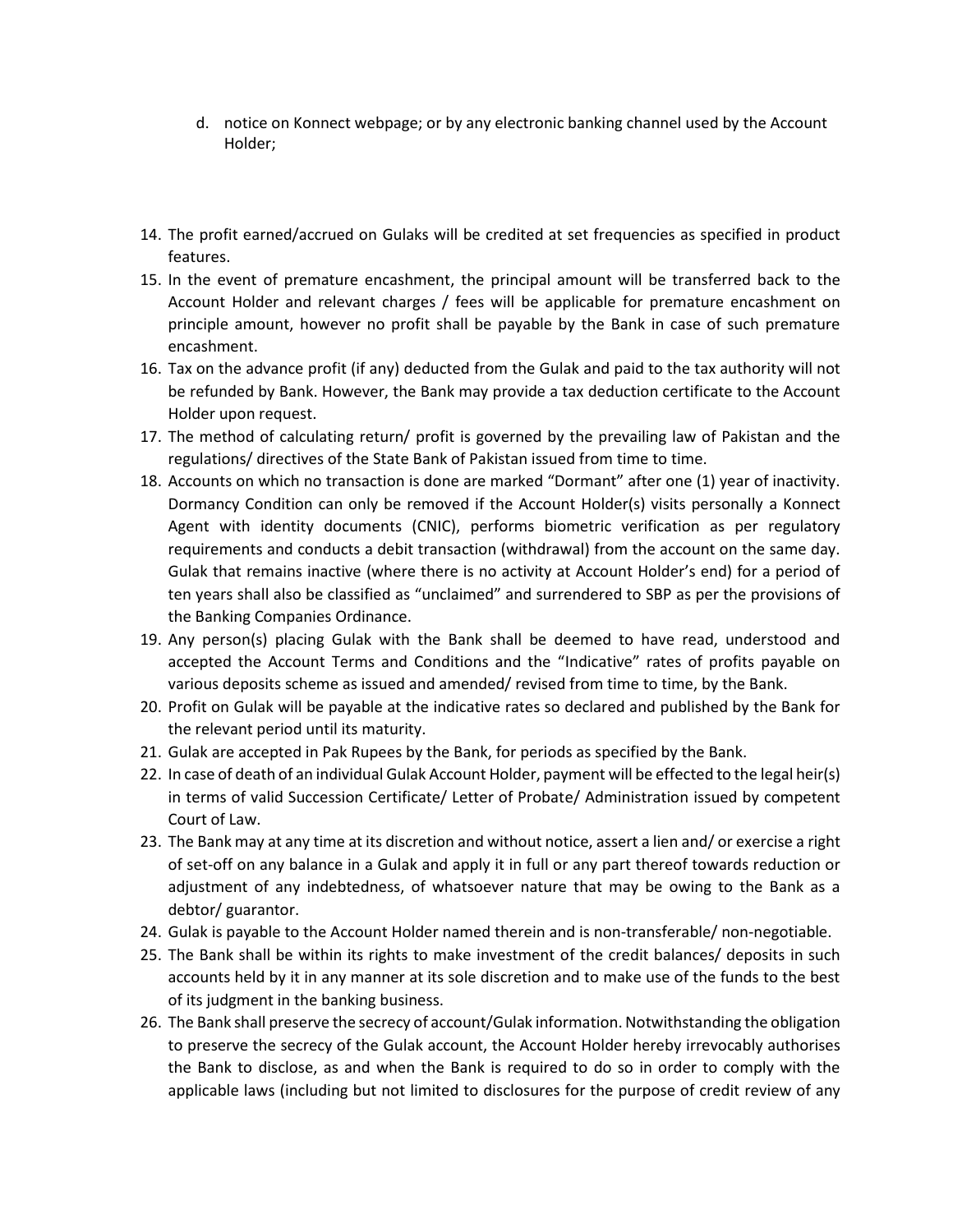account service/s or credit facilities received by the Customer from the Bank whether singly or jointly with others or otherwise), any information relating to the Account Holder, his/her account(s) or other assets or credit facilities whatsoever held on the Account Holder's behalf to:

- a. The head office, affiliates or any other branches or subsidiaries of the Bank, its head office or any other branch of the Bank or over any other person(s) under a duty of confidentiality to the Bank;
- b. Any exchange, market or other authority or regulatory body having jurisdiction over the Bank, its head office or any other branch of the Bank or over any transactions affected the Account Holder or the Gulak;
- c. Any party entitled to make such demand or request;
- d. Any person with whom the Bank contracts or proposesto contract with regard to the sale or transfer or sharing of any of its rights, obligations or risks under the terms and conditions;
- e. Any person (including any agent, contractor or third party service provider) with whom the Bank contracts or proposes to contract with regard to the provision of services in respect of the Gulak(s) or in connection with the operation of the Bank's business;
- f. Any person employed with or engaged as an agent by, the Bank or its head office or affiliates, including any relationship officers for the purposes of or in connection with interactions with the Account Holder or providing services to Account Holders or processing transactions pertaining to the Gulak(s);
- g. Any government/regulatory/judicial authority/agency in case of default.
- 27. The Account Holder hereby agrees and consents that the Bank shall be entitled, in connection with the Account Holder's application for any Gulak, facilities or services provided by the Bank, or during the course of the Account Holder's relationship with the Bank, to obtain and procure information pertaining to the Account Holder or any of their/its Gulak(s), legal or financial position from whatever sources available to the Bank.
- 28. The Account Holder will reimburse the Bank with any claims in respect of losses/ charges on the basis of half yearly/ yearly closing of the Bank's books of accounts as applicable to such accounts. The Bank would be within its rights to debit the amount(s) of such claims/ charges in settlement of the respective Gulak.
- 29. These terms are in addition to and not in substitution of the specific terms and conditions, rules and regulations, procedures of the Bank governing various types of account(s), and all other products, and services offered to Account Holders from time to time.
- 30. The Bank reserves the right to amend these terms and conditions in any manner from time to time and such amendments to these terms and conditions shall be intimated to the Gulak Account Holder(s) at least 30 days by means of a SMS and/or push notifications sent to the Account Holder's registered number held on record with the Bank, by getting it displayed on Konnect Agents, email on Account Holder's provided email address or by display on the Bank's website and/or social media platforms. The amended terms shall be deemed to have been accepted by the Gulak Holder(s) upon dispatch of such SMS or upon display on the Bank's website. The amended terms shall immediately be binding upon all Gulak Account Holders.
- 31. Any change in the address of an Account Holder should be immediately communicated to the Bank.